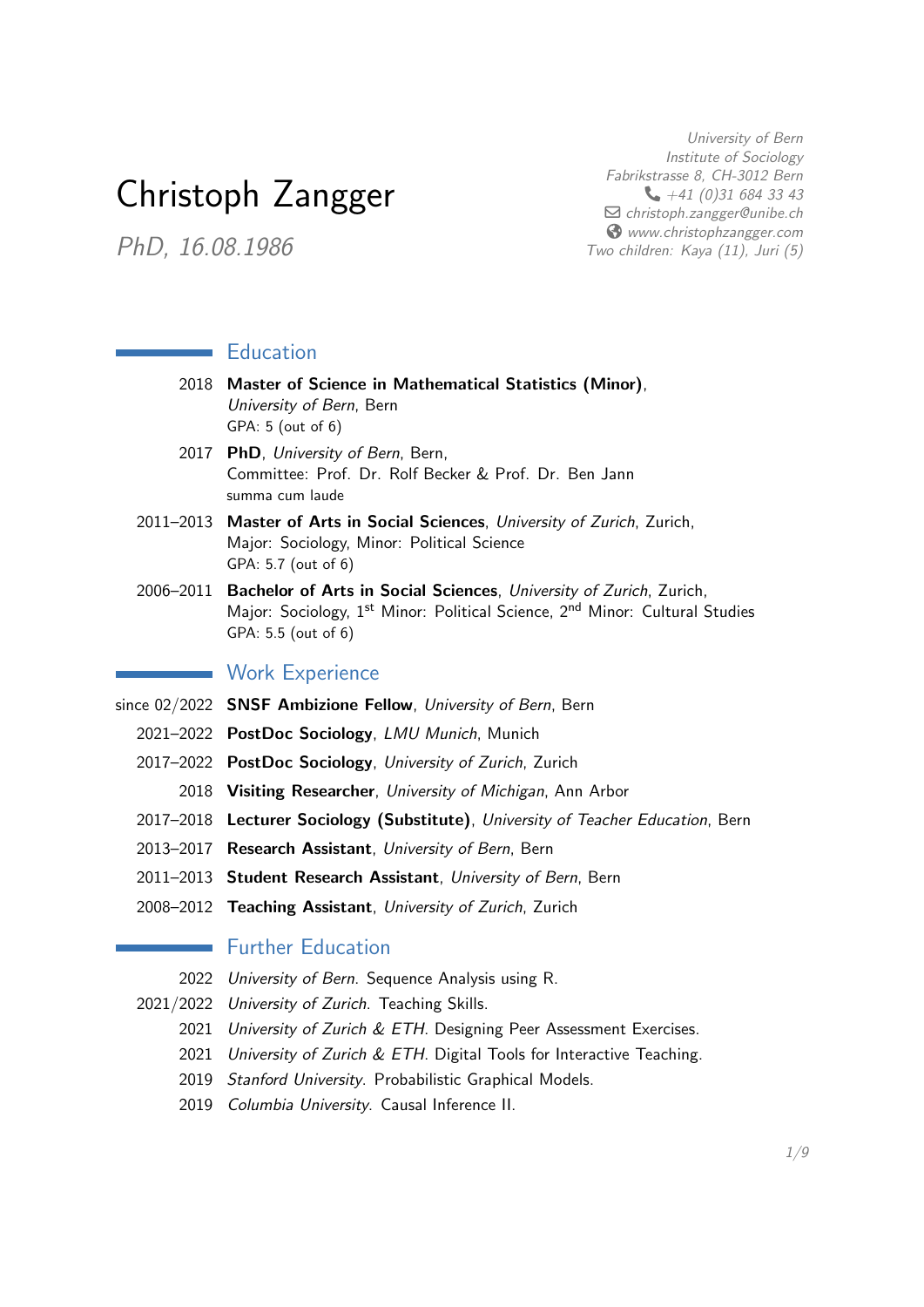- 2018 University of Zurich. Project Management for PostDocs.
- 2018 University of Zurich. Courses on programming in MATLAB & Python.
- 2015 ICPSR University of Michigan. Applied Bayesian Modeling.
- 2015 ICPSR University of Michigan. Time Series Analysis.
- 2014 Essex Summer School University of Essex. Spatial Econometrics.

## **Publications**

- Preprint Zangger, C. Is Non-response Contagious? the Use of Spatial Information for Predicting and Weighting Survey Nonresponse. SocArXiv. [osf.io/preprints/socarxiv/kdr7h](#page-0-0)
- Under review Zangger, C. 2022. Help thy neighbor: Neighborhood relations, subjective well-being, and trust during the COVID-19 pandemic. Social Science Research.
	- Revise & Zangger, C., S. Gilgen & N. Moser 2022. Is it the school of fish or the size of Resubmit the pond that matters? An experimental examination of reference group effects in secondary school. Sociology of Education.
	- Revise & Roethlisberger, M., B. Juska-Bacher & C. Zangger. 2022. The Role of Vocabulary Resubmit Components in Second Language Learner's Early Reading Comprehension. Journal of Research in Reading.
		- 2022 Juska-Bacher, B., C. Zangger & M. Roethlisberger. 2022. Methoden zur differenzierten Auswertung von Wortschatzkompetenzen und ihrer Bedeutung für das frühe Lesen. In Philipp, M. & S. Jambor-Fahlen (Hrsg.). Lesen: Prozess- und Produktperspektiven von der Wortebene bis zu multiplen Texten. Beltz Juventa.
		- 2021 Zangger, C. 2021. Choosing the right place? An experimental examination of ethnic preferences in housing decisions. Housing Studies, Online First.
		- 2021 Juska-Bacher, B., M. Röthlisberger, L. Brugger & C. Zangger. 2021. Lesen im 1. Schuljahr: Die Bedeutung von phonologischer Bewusstheit, Benennungsgeschwindigkeit und Wortschatz. In S. Gailberger & C. Sappok (Eds.): Weiterführende Grundlagenforschung in Lesedidaktik und Leseförderung. Theorie -Empirie – Anwendung, p. 11–26. Bochum: Universitätsbibliothek der Ruhr Universität Bochum.
		- 2021 Juska-Bacher, B., L. Brugger & C. Zangger. 2021. Definitionskompetenzen von Erstund Zweitklässlern. Mit einem Ausblick auf die weitere Entwicklung. Muttersprache, Vol. 131 (2): 117–137.
		- 2021 Zangger, C., J. Widmer & S. Gilgen. 2021. Work, childcare, or both? Experimental evidence on the efficacy of childcare subsidies in raising parental labor supply. Journal of Family and Economic Issues, Online First.
		- 2020 Zangger, C. & J. Widmer. Choosing What is Best for One's Children? Experimental Evidence on People's Responsiveness to Childcare Subsidies and the Choice between Different Childcare Arrangements. Early Childhood Research Quarterly, Vol. 51: 110–123.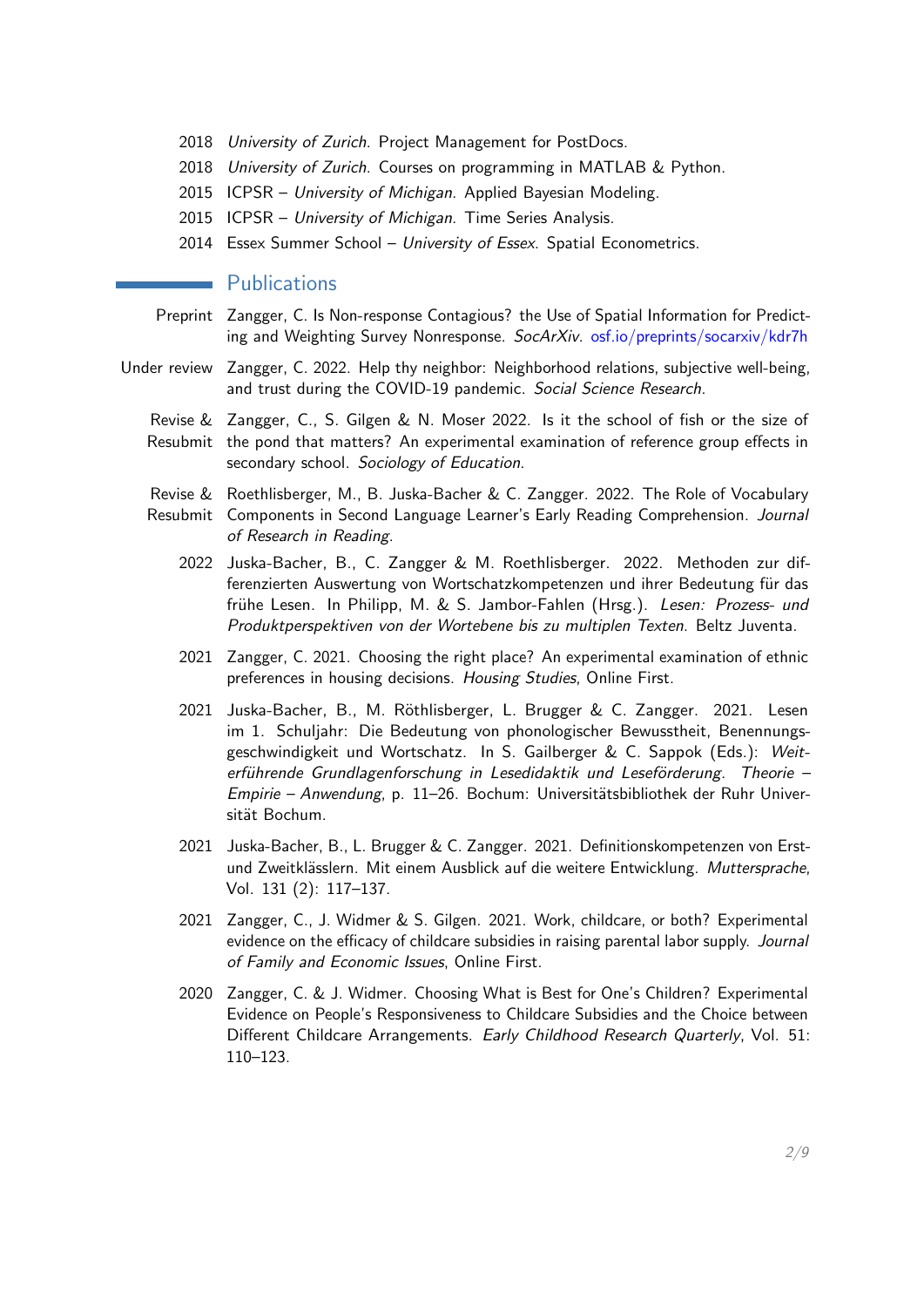- 2019 Glauser, D., C. Zangger & R. Becker. 2019. The signal and the noise: The Impact of the Bologna Process on SwissGraduates' Monetary Returns to Higher Education. Social Inclusion, Vol. 7 (3): 154–176.
- 2019 Zangger, C. & R. Becker. 2019. Experiments in Sociology of Education—Causal Inference and estimating causal effects in sociological research on education. In R. Becker (Ed.): Research Handbook on the Sociology of Education. Cheltenham: Edward Elgar Publishing.
- 2019 Zangger, C. 2019. Making a place for space. Using spatial econometrics to model social mechanisms in neighborhood effect studies. Journal of Urban Affairs, Vol. 41 (8): 1055–1080.
- 2019 Glauser, D., C. Zangger & R. Becker. 2019. Bachelor, Master und Doktorat in der Schweiz: Die Entwicklung von Zugängen, Abschlüssen und Renditen in der Schweizer Hochschullandschaft. In M. Lörz & H. Quast (Eds.): Determinanten, Herausforderungen und Konsequenzen eines Masterstudiums. Wiesbaden: Springer VS.
- 2018 Zangger, C. 2018. Bringing Space into the Equation: Modelling Social and Spatial Interdependence in Neighborhood Effect Studies. Research in Social Stratification and Mobility, Vol. 55: 63-74.
- 2018 Zangger, C., D. Glauser & R. Becker. 2018. The impact of modernization and labor market conditions on the school-to-work transition in Switzerland: A dynamic analysis of the period from 1946 to 2002. In R. Tillmann, M. Voorpostel & P. Farago (Eds.): Social Dynamics in Swiss Society. Volume 9 of Life Course Research and Social Policies.
- 2017 Zangger, C. 2017. Contexts of Inequality. Dissertation, University of Bern.
- 2017 Wise, R. & C. Zangger. Marital Sorting and Inter-Couple Income Inequality: Linking Demographic and Socio-Economic Consequences of Educational Expansion in Germany and Switzerland. Swiss Journal of Sociology, Vol. 43(3): 587-610.
- 2017 Widmer J. & C. Zangger. 2017. Schlussbericht: Ursachen und Folgen von Segregation [Final Report: Causes and Consequences of Segregation]. Technical Report, University of Bern.
- 2016 Zangger, C. & R. Becker. 2016. Die Bildungsexpansion in der Schweiz. Eine Reanlayse unter besonderer Berücksichtigung des Geschlechts [Educational Expansion in Switzerland – A Reanalysis with Special Consideration of Gender]. Swiss Journal of Sociology, Vol. 42(3):429-441.
- 2016 Zangger, C. J. Widmer, O. Gebhard Ludwig, S. Gempeler, A. Lázár & F. Uebelhart. 2016. Schlussbericht: Nutzen und Nutzung vorschulischer Betreuungsangebote [Final Report: Use and Benefits of Extrafamilial Childcare]. Technical Report, University of Bern.
- 2016 Zangger C. & Widmer J. 2016. Wird familienergänzende Betreuung zu einem sozial selektiven Gut? Schweizerische Zeitschrift für Heilpädagogik, Vol. 21(3): 34-40.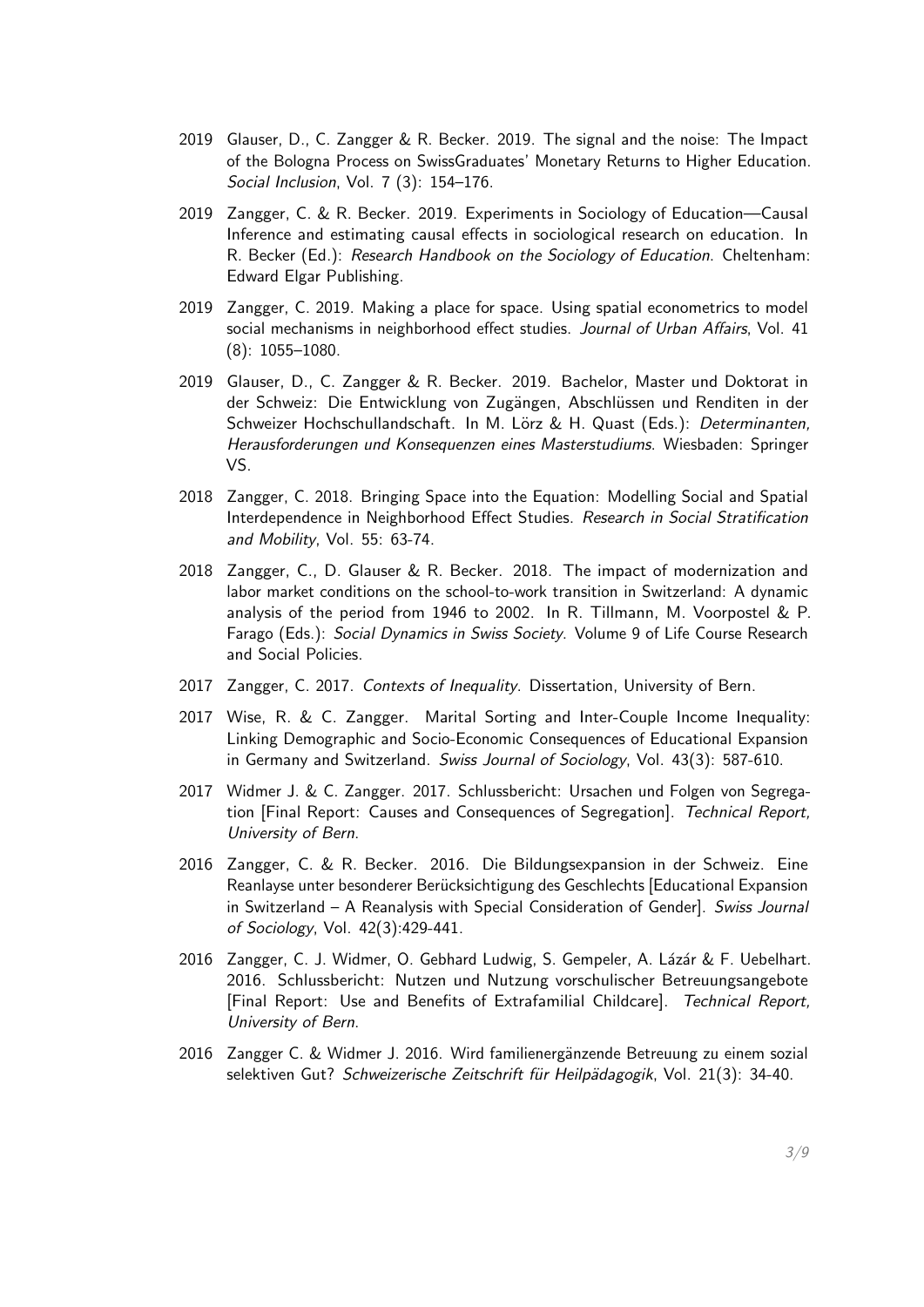- 2016 Zangger, C. & Gilgen S. 2016. Systematisch benachteiligt? Bildungsbeteiligung und -erfolg von Jugendlichen mit Migrationshintergrund. Schweizerische Zeitschrift für Heilpädagogik, Vol. 22(1): 13-19.
- 2015 Zangger, C. 2015. The Social Geography of Education: Neighborhood, Class Composition, and the Educational Achievement of Elementary Students in Zurich, Switzerland. Zeitschrift für Soziologie, Vol. 44(4): 292-310.
- 2015 Becker, R. & C. Zangger. 2015. Experimentelle Bildungsforschung. Beiträge experimenteller Forschung zur Bildungssoziologie und -ökonomie. In Keuschnigg, M. & T. Wolbring (Eds.): Experimente in den Sozialwissenschaften. Sonderband 22 der Sozialen Welt. Baden-Baden: Nomos.
- 2013 Becker, R. & C. Zangger. 2013. Die Bildungsxpansion in der Schweiz und ihre Folgen. Kölner Zeitschrift für Soziologie, Vol. 65(3): 423-440.

## Grants & Awards

- 2022–2024 SNSF Flexibility Grant. CHF 56,666.- ( $\approx$  \$60,500) Supplementary grant for SNSF Ambizione project The Neighborhood in the Cloud
	- 2022 **SAGW Travel Grant**. CHF 1,000.- ( $\approx$  \$1,075) Grant for a presentation at the 77<sup>th</sup> Annual Conference of the American Association for Public Opinion Research (AAPOR) in Chicago.
- 2022–2026 SNSF Ambizione Grant. CHF 943,385.- (≈ \$1,013,000) Project: The Neighborhood in the Cloud: How on- and offline location-based networks shape individual life chances
	- 2020 Young Researcher Award. EUR 200.- $(\approx $230)$ Best paper award, RN 21 "Quantitative Methods" of the European Sociological Association (Paper: Is Non-response Contagious? the Use of Spatial Information for Predicting and Weighting Survey Nonresponse. [osf.io/preprints/socarxiv/kdr7h\)](#page-0-0)
	- 2020 SNSF Agora Grant. CHF 8,284.- ( $\approx$  \$8,900) Project: Socio-spatial contexts of individual life chances in Switzerland (prolongation of project).
	- 2019 Eduard Adolf Stein Preis. CHF 2,500.- ( $\approx$  \$2,685) Outstanding dissertation award.
- 2019-2020 SNSF Agora Grant. CHF 46,485.- ( $\approx$  \$50,000) Project: Socio-spatial contexts of individual life chances in Switzerland.
- 2018-2020 **UZH Grants Office**. CHF 65,509.- (≈ \$70,330) Project: Socio-spatial contexts of individual life chances in Switzerland.
	- 2018 GRC Travel Grant. CHF 2,800.- ( $\approx$  \$3,005) Grant supporting a research visit to the University of Michigan.
	- 2018 **SAGW Travel Grant**. CHF 1,000.- ( $\approx$  \$1,075) Grant supporting a research visit to the University of Michigan.
	- 2017 ESRA Early Career Researcher Award (best paper). EUR 500.- ( $\approx$  \$580) Lisbon, 7<sup>th</sup> Conference of the European Survey Research Association.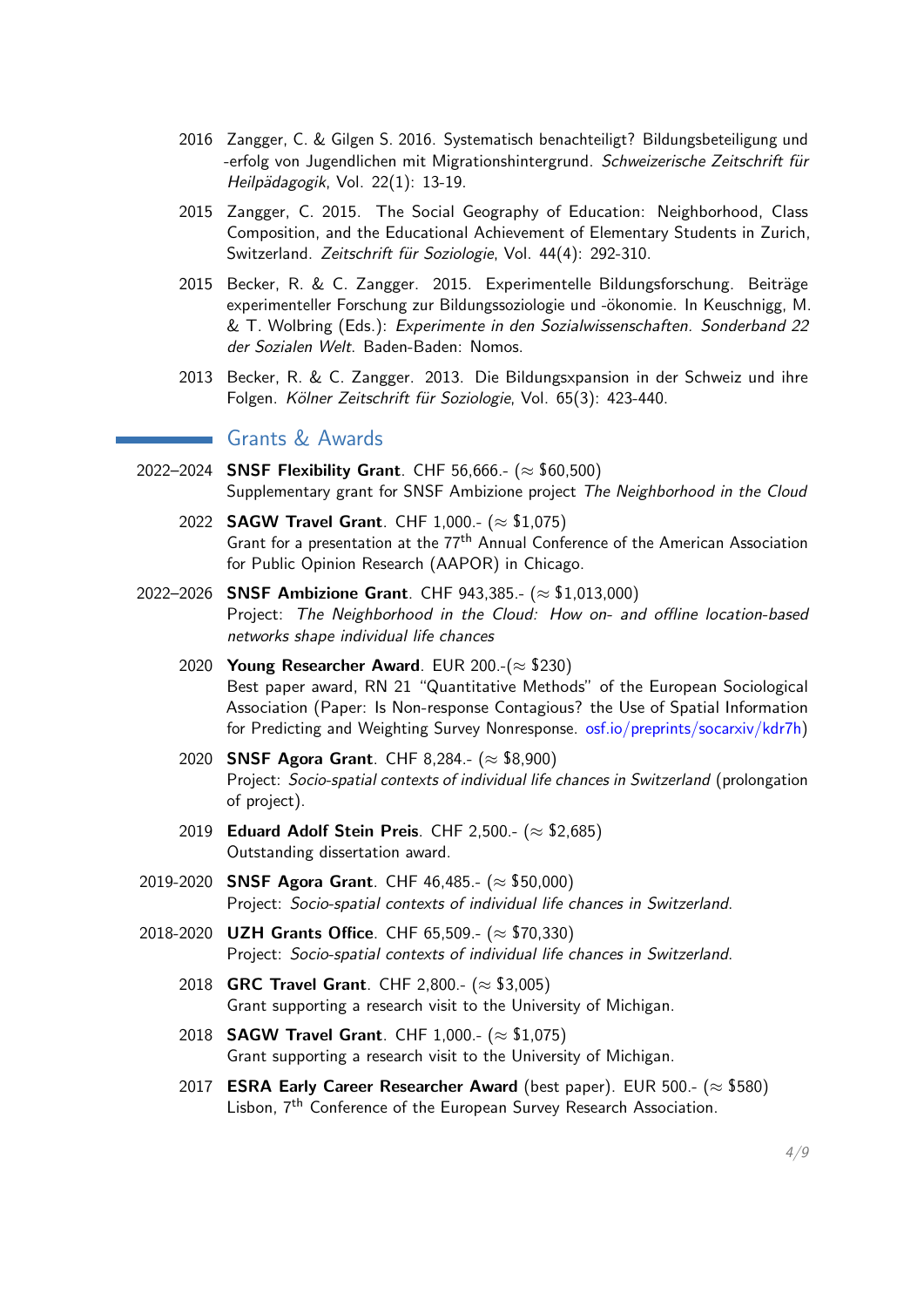- 2016–2017 Burgergemeinde Bern. CHF 3,000.- ( $\approx$  \$3,230) Project: Causes and Consequences of Segregation (<www.ufos.unibe.ch>).
	- 2016 Excellent Teaching Award. Faculty of Human Science, University of Bern

.

- 2015–2016 Burgergemeinde Bern. CHF 2,500.- ( $\approx$  \$2,685) Project: Use and Benefits of Childcare Voucher in the City of Bern in cooperation with the Youth Welfare Office of the city of Bern.
- 2015–2016 Youth Welfare Office of the City of Bern. CHF 2,500.- ( $\approx$  \$2,685) Project: Use and Benefits of Childcare Voucher in the City of Bern in cooperation with the Youth Welfare Office of the city of Bern.

# Conference Presentations & Invited Talks\*

- 05/2022 \*Proseminar Bildungssoziologie, Bern. Experimente & Bildungsevaluation.
- 05/2022 AAPOR Annual Conference, Chicago. The Geography of Nonresponse. Can spatial econometric techniques improve survey weights for nonresponse?.
- 05/2022 Digitalization, Neighborhood Change, and Social Integration, Köln. Help thy neighbour. Neighbourhood relations, subjective well-being and trust during the COVID-19 pandemic.
- 04/2022 RC28 Spring Meeting, London. Disentangling people's fairness of earnings evaluations using distributional survey experiments (with S. Gilgen).
- 04/2022 BSA Annual Meeting, Online. Help thy neighbour. Neighbourhood relations, subjective well-being and trust during the COVID-19 pandemic.
- 12/2021 <sup>\*</sup>CAS Strategic Management, Bern. Nutzung und Nutzen familienergänzender Betreuungsangebote.
- 11/2021 Analytical Sociology: Theory and Empirical Applications, Venice. Is it the school of the fish or the size of the pond that matters? An experimental examination of reference group effects in secondary school (with S. Gilgen & N. Moser).
- 07/2021 *ESRA, Online*. Is non-response contagious? The use of spatial information for predicting and weighting survey nonresponse.
- 01/2021 CitSciHelvetia, Zurich. The Geography of Opportunity of Contemporary Switzerland.
- 11/2020 Heterogeneity and Inequality, Bern. Stepping stones & stumbling blocks. How spatial opportunity structures shape heterogeneous educational aspirations and decisions.
- 10/2020 RN 21 Midterm Meeting, Lucerne. Is non-response contagious? The use of spatial information for predicting and weighting survey nonresponse.
- 09/2020 DGS 2020, Berlin. Signal und Rauschen: Der Einfluss der Bologna-Reform auf monetäre Erträge von AbsolventInnen universitärer Hochschulen in der Schweiz.
- 06/2020 Understanding Inequalities, Edinburgh. Choosing the right place? An experimental examination of ethnic preferences in housing decisions (with D. Glauser & R. Becker).
- $09/2019$   $*$  CHESS Workshop, Bern. The signal and the noise. Returns to Swiss university degrees after Bologna (with D. Glauser & R. Becker).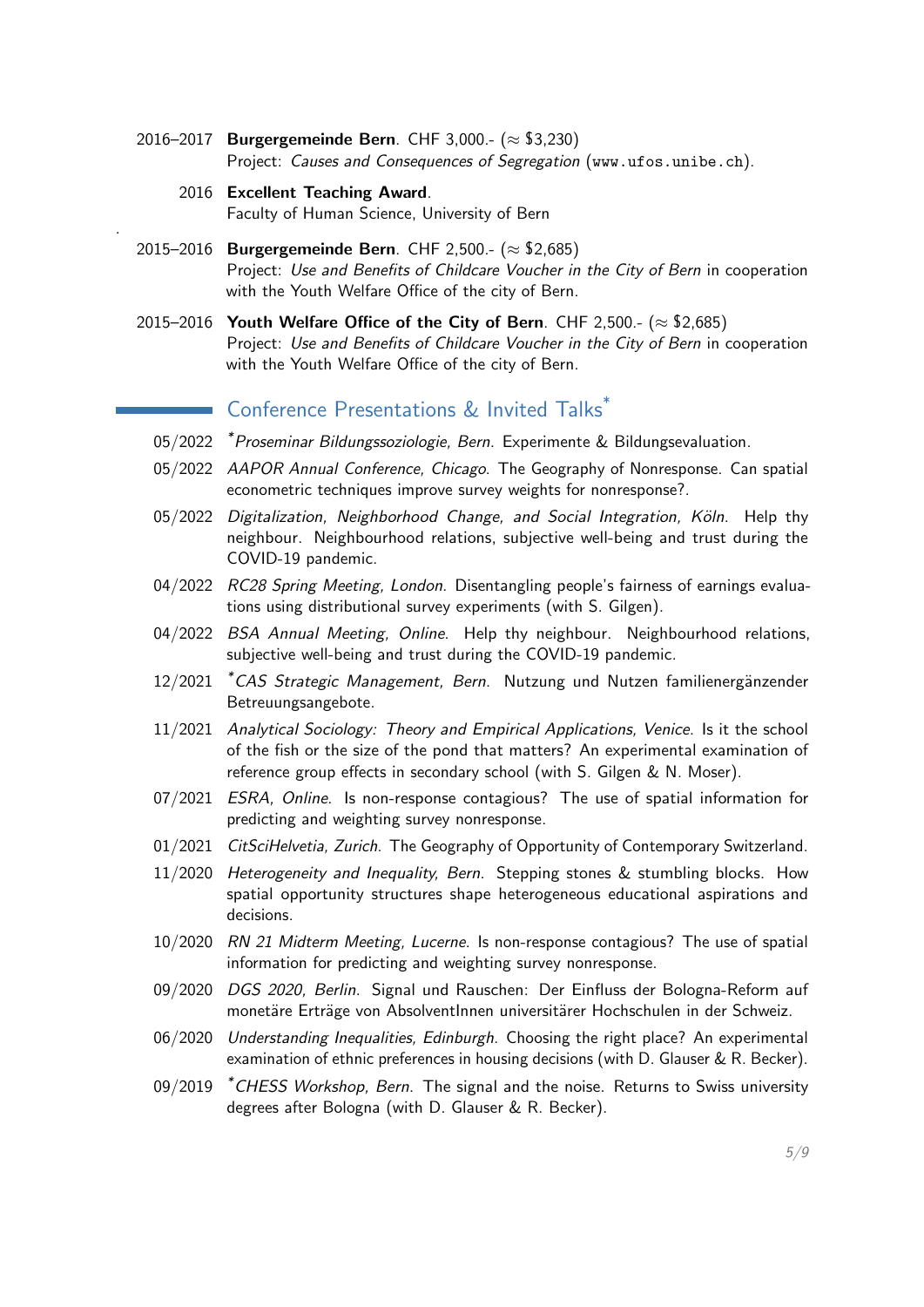- 08/2019 ENHR, Athens. Choosing the right place. An experimental examination of ethnic preferences in housing decisions.
- 07/2019 ESRA, Zagreb. Missing(s) in Space: Monte Carlo Simulations and a Bayesian Approach to Missing Data in Spatial Econometric Models.
- 06/2019 Immigrants' Integration: Educational Opportunities & Life Chances, Ascona. Stepping stones and stumbling blocks. Does the regional opportunity structure explain ethnic penalties in education?
- 05/2019 Int. DZHW User Conference, Hannover. Should I stay or should I go? Income disparities by university degree in Switzerland (with D. Glauser & R. Becker).
- 04/2019 UAA Annual Meeting, Los Angeles. Chosing the right place. An experimental examination of ethnic preferences in housing decisions.
- 03/2019 RC28 Spring Meeting, Frankfurt. Is it the School of Fish or the Size of the Pond? An Experimental Examination of Reference Group Effects in Secondary Schools (with S. Gilgen & N. Moser).
- 09/2018 1<sup>st</sup> Forum Higher Education and the Labour Market, Nuremberg. Who studies for a Master's degree and is it worthwhile? Student success and returns to higher education in Switzerland (with D. Glauser & R. Becker).
- $09/2018$  \*Wissenschaftscafé Thun. 4 -jährig jetzt geht es los!
- 08/2018 Annual Meeting of the American Sociological Association, Philadelphia. Is it the School of Fish or the Size of the Pond? An Experimental Examination of Reference Group Effects in Secondary Schools (with S. Gilgen).
- 07/2018 ISA World Congress of Sociology, Toronto. Missing(s) in Space: Monte Carlo Simulations and a Bayesian Approach to Missing Data in Spatial Econometric Models.
- 06/2018 *ESA RN13 Interim Meeting, Kuopio.* Childcare Subsidies and Labor Supply Decisions: Evidence from Experimental Data (with J. Widmer & S. Gilgen).
- $05/2018$  \*Wissenschaftscafé Bern. 4 -jährig jetzt geht es los!
- 04/2018 Akademie für Soziologie, München. Is it the School of Fish or the Size of the Pond? An Experimental Examination of Reference Group Effects in Secondary Schools (with S. Gilgen).
- 09/2017 ABC 2017, Bamberg. Missing(s) in Space: Monte Carlo Simulations and a Bayesian Approach to Missing Data in Spatial Econometric Models.
- 09/2017 ABC 2017, Bamberg. Childcare Subsidies and Labor Supply Decisions: Evidence from Experimental Data (with S. Gilgen & J. Widmer).
- 09/2017 Pathways 2017, Hannover. Who studies for a Master's degree and is it worthwhile? A short history of student success and returns to higher education in Switzerland (with D. Glauser & R. Becker).
- 07/2017 *ESRA 2017, Lisbon.* Bringing Space into the Equation: Modeling social and spatial interdependence in neighborhood effect studies.
- 06/2017 INAS 2017, Oslo. Bringing Space into the Equation: Modeling social and spatial interdependence in neighborhood effect studies.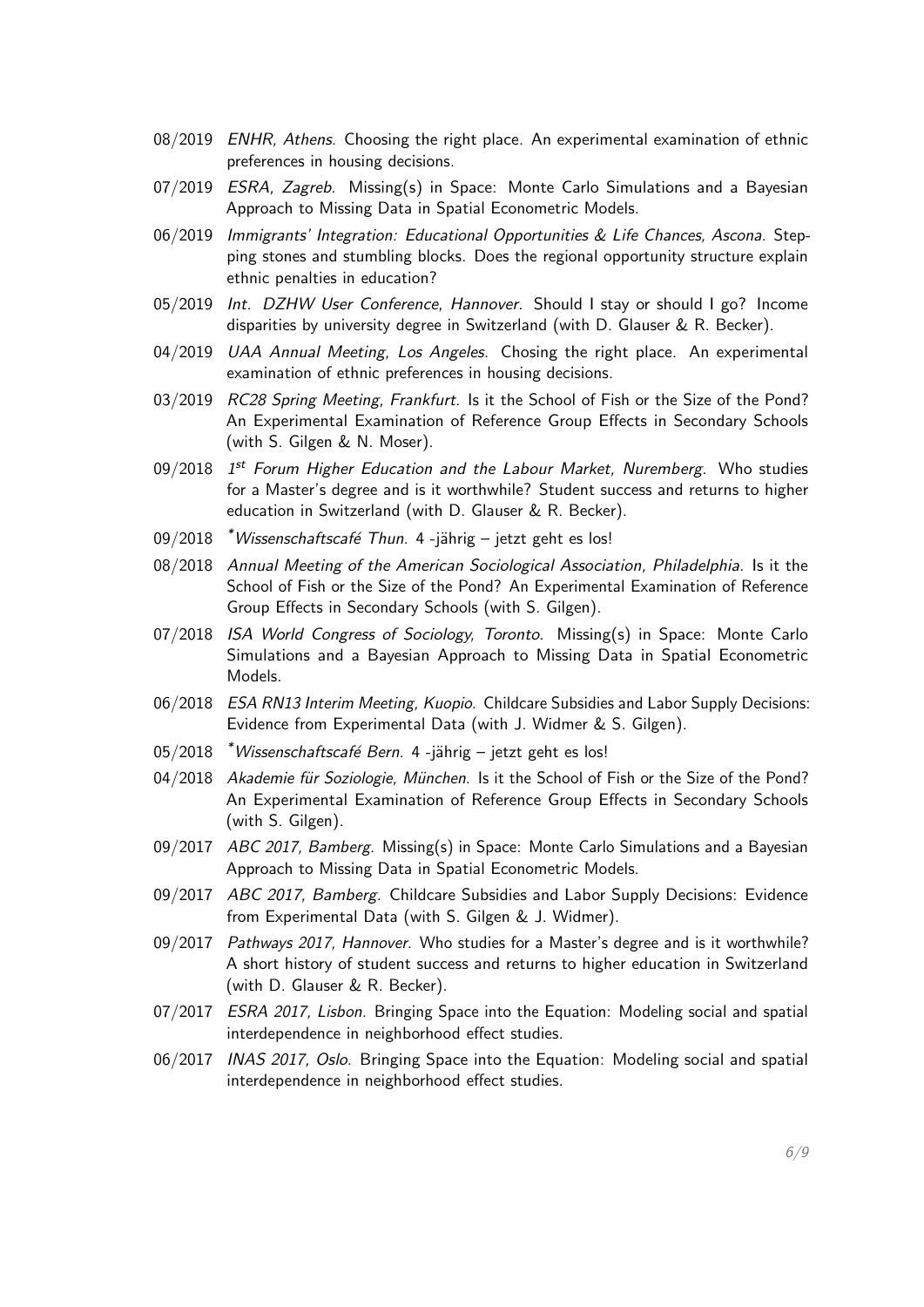- $06/2017$   $9<sup>th</sup>$  Conference of Panel Data Users, Lausanne. The impact of modernization and labor market conditions on the school-to-work transition in Switzerland.
- 03/2017 DIW, Berlin. Choosing what is right for one's children? Childcare subsidies and the choice between different childcare arrangements in Switzerland: Evidence from experimental data (with J. Widmer).
- 10/2016 DGS 2016, Bamberg. Bringing Space into the Equation. Modeling Spatial and Social Interdependence in Neighborhood Effect Studies.
- 09/2016 RC33 2016  $9<sup>th</sup>$  International Conference on Social Science Methodology, Leicester. Bringing Space into the Equation. Using Spatial Econometrics to Untangle Neighborhood Effects on Educational Outcomes.
- 07/2016 ISA 2016, Vienna. Spatializing Educational Inequalities: Spatial Econometric Models of Neighborhood Effects on Elementary Students' Educational Achievement.
- 06/2016 ENHR 2016, Belfast. Bringing Space into the Equation. Modeling Spatial and Social Interdependence in Neighborhood Effect Studies.
- $11/2015$  \*City of Bern. Nutzen und Nutzung familienergänzender Betreuungsangebote.
- 09/2015 *ECER 2015, Budapest*. The Spatial Structure of Educational Achievement. Using Spatial Econometrics to Untangle the Social Mechanisms Behind Neighborhood Effects.
- 08/2015 *ESA 2015, Prague*. The Social Geography of Educational Achievement. Untangling the Spatial Structure of Inequality Using Spatial Econometrics.
- 08/2015 Monte Verita 2015, Ascona. With a Little Help of my Classmates' Parents? Social Capital and Secondary Effects at the First Transition.
- 06/2015 8<sup>th</sup> Conference of Panel Data Users 2015, Lausanne. Contextualizing Participation: The Political Significance of Neighbors – Using Spatial Econometrics to Untangle th Spatial Structure of Participation.
- 03/2014 <sup>\*</sup>City of Baden. Der öffentliche Raum und seine gesellschaftliche Bedeutung. Ein Versuch der Integration von Makro- und Mikroperspektive.
- 11/2013 NEPS, Bamberg. Das Quartier als konstitutive Größe des Bildungserfolgs. Eine kontrafaktische Analyse am Beispiel der Stadt Zürich.

#### Media appearances

- 10/2020 Engadinerpost. <sup>≪</sup>Ich nehme die Jugend als kritisch und engagiert wahr≫.
- 06/2020 Deutschlandfunk Nova. Jugend in der Schweiz.
- 03/2020 Tsüri Fokus: Bildung. Bildungssoziologe Christoph Zangger: «Die Schweiz selektioniert früh≫.
- 02/2020 Tsüri.ch. Bildungssoziologe Christoph Zangger: «Die Schweiz selektioniert früh».

### **T**eaching

Winter 21/22 Seminar: An introduction to simulation studies for social scientists [Bachelor; LMU Munich]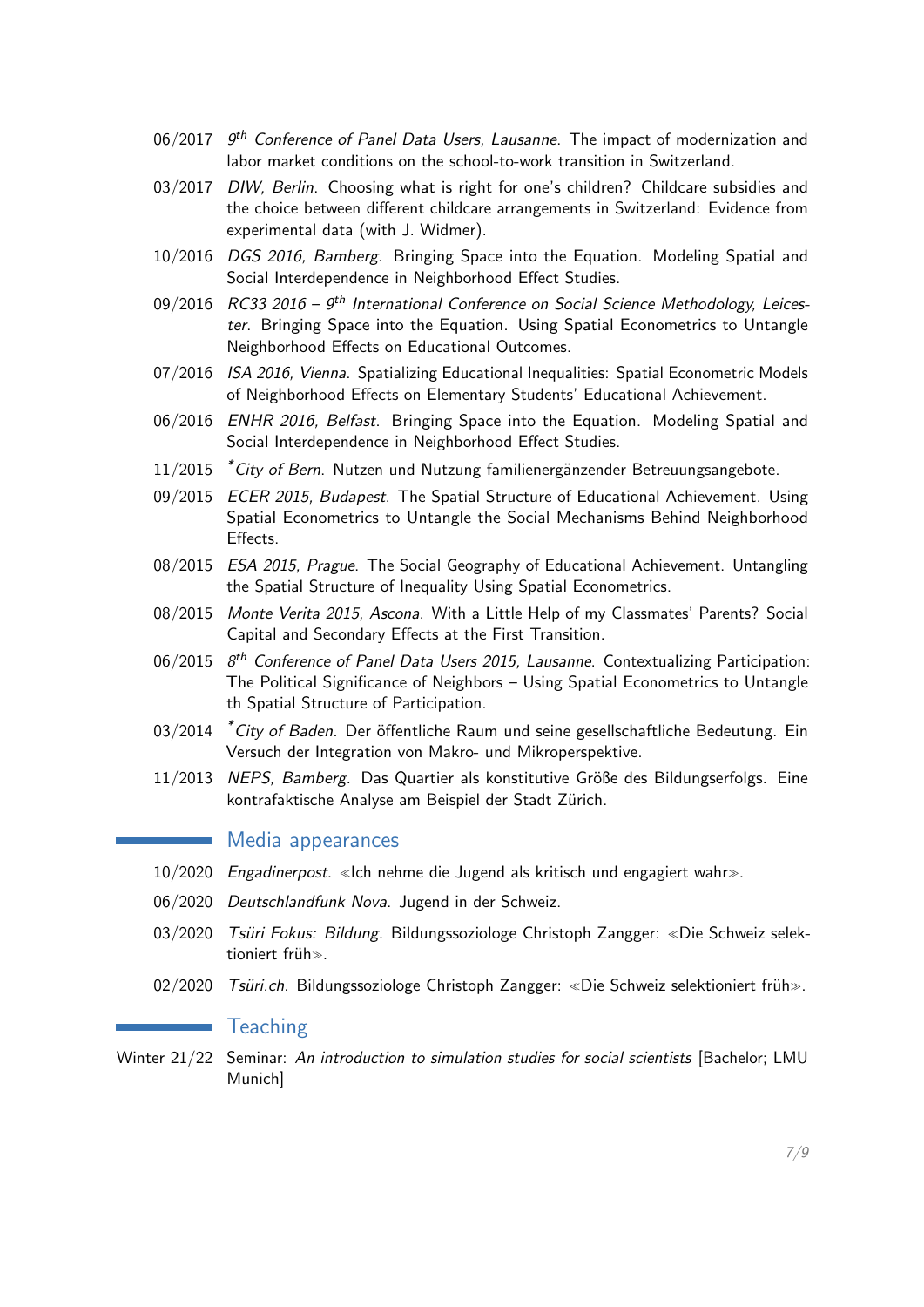- Spring 21 Seminar: Theory and analysis of intergenerational social mobility [Bachelor & Master]
- Spring 20 Research seminar: Design and analysis of factorial surveys and choice experiments [Bachelor & Master]
- Spring 19 Exercise group: An introduction to simulation studies for social scientists [Bachelor & Master]
- Spring 19 Research seminar (with K. Preisner): Applied social research II [Bachelor]
	- Fall 18 Exercise group: Social class, mobility, and social conflicts [Bachelor & Master]
	- Fall 17 Lecture & Seminar: Youth and society [Bachelor]
- Spring 17 Seminar (with R. Becker): Introduction to survival and event history analysis [Master]
- Spring 17 Research Seminar: Causes and consequences of segregation II [Master]
	- Fall 16 Research Seminar: Causes and consequences of segregation I [Master]
- Spring 16 Workshop: Introduction to spatial econometrics [Master & PhD]
- Spring 16 Seminar (with R. Becker): From the hills of happiness to the valleys of sadness. Cumulative risks and opportunities in the life course [Master]
- Spring 16 Research Seminar: Use and benefits of child care vouchers II [Master]
	- Fall 15 Research Seminar: Use and benefits of child care vouchers I [Master]
	- Fall 15 Seminar (with D. Griga): Social status [Master]
- Spring 15 Seminar (with R. Becker): *Beyond PISA Education policies and their analysis* [Master]
	- Fall 14 Seminar (with R. Becker): Current research in Sociology of Education [Master]
	- Fall 14 Lecture: Statistics I [Bachelor]
	- Fall 14 Lecture (with A. Hollenstein): Statistics III [Bachelor]
- Spring 14 Lecture (with A. Hollenstein): Statistics II [Bachelor]
- Spring 14 Research Seminar (with R. Becker): Contexts of education Classroom, school, neighbourhood II [Master]
	- Fall 13 Research Seminar (with R. Becker): Contexts of education Classroom, school, neighbourhood I [Master]
	- Fall 13 Lecture (with A. Hollenstein): Statistics I [Bachelor]
- 2008–2012 Different supplementary courses for BA students in Sociology at the University of Zurich (mainly in statistics & sociological theory)

## Supervision of Dissertations

- 2020 Robin Benz [Master]
- 2019 Vera Hofer [Master], Antonia Velicu [Master], Johanna Nöbauer [Master]
- 2018 Roger Muntwyler [Master], Tom Philipps [Master]
- 2016 Oriana Gebhard [Master], Sabrina Gempeler [Master], Anna Gruber [Bachelor], Elena Klahre [Bachelor], Lisa Waldmeier [Bachelor]